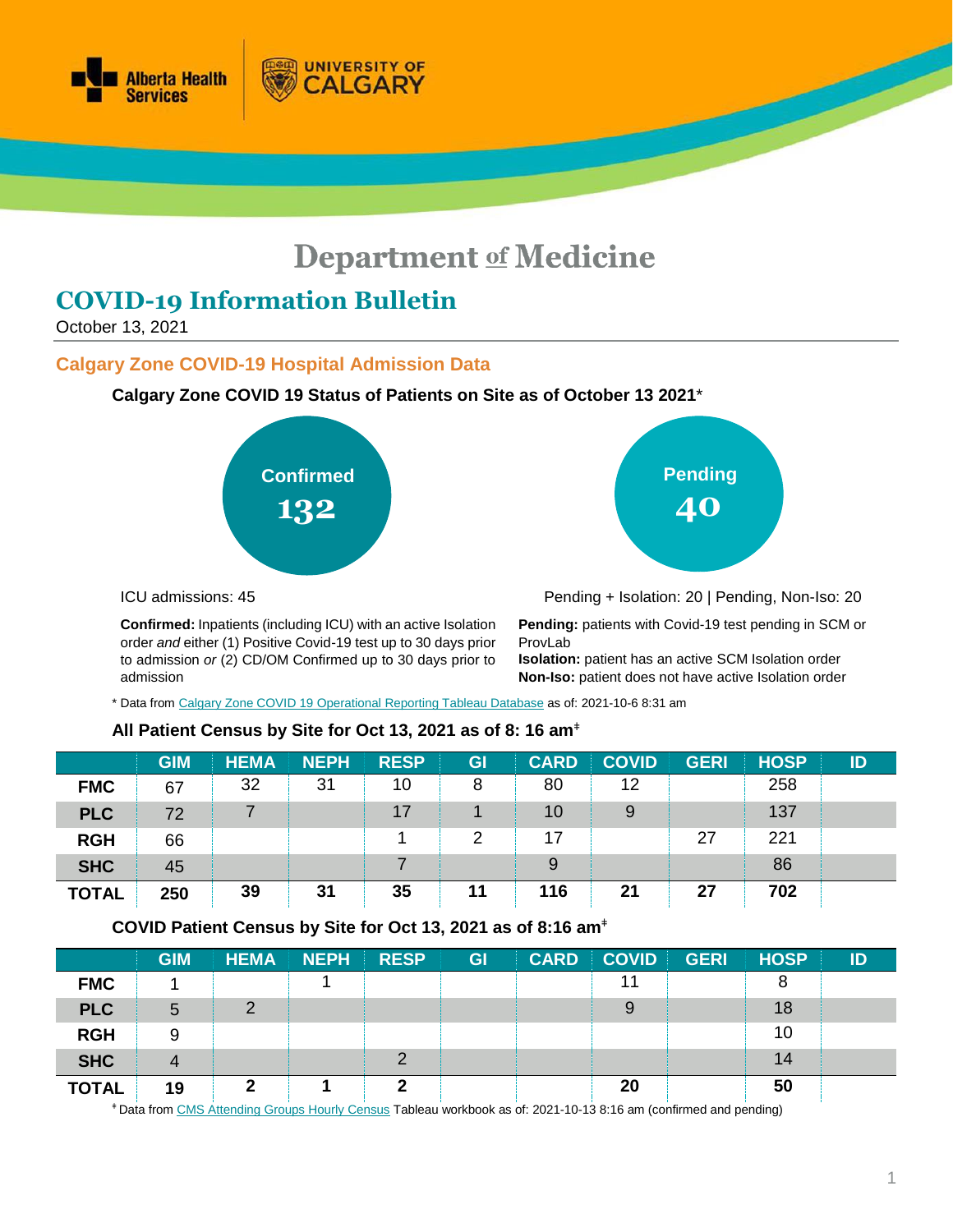#### **Zone Outbreak Summary for Oct 13, 2021**

- Acute Care: 2 (decrease of 1)
- Continuing Care: 19 (decrease of 4)
- Shelters: 0

#### **FMC**

- Units on outbreak: 1 (Units 41A)
- **PLC**
	- Units on outbreak: 2 (Unit 44, 51)
- **RGH**
	- Units on outbreak: 0
- **SHC**
	- Units on outbreak: 0
- **ACH**
	- Units on outbreak: 0

#### **PPE reminder: Eye protection requirement on outbreak units**

Please remember that eye protection is required for all staff and physicians on outbreak and COVID units, regardless of vaccination status. Please note the "Stoggles" brand of eye protection does not meet criteria due to an opening in the brow area. [PPE FAQ's](https://www.albertahealthservices.ca/assets/info/ppih/if-ppih-covid-19-ppe-faq.pdf) | [AHS PPE Taskforce Guidance](https://www.albertahealthservices.ca/assets/info/ppih/if-ppih-ppe-bring-my-own-guidance.pdf)

# **COVID-19 Vaccination Update**

Every Albertan born in 2009 or before is currently eligible for first and second doses of vaccination. [Third doses are available](https://www.alberta.ca/release.cfm?xID=79756F876B4E6-D0CF-EE2A-5B0A09CE5864BEFD) for some people most at risk of severe illness. As well, third dose boosters are now available for Albertans 75 and older (and all First Nations, Metis and Inuit individuals 65 and older) whose second dose was at least 6 months ago. For more information on vaccines and vaccination: [COVID-19 Vaccine Program](https://www.alberta.ca/covid19-vaccine.aspx?utm_source=bing&utm_medium=cpc&utm_campaign=Vaccines%20Campaign%20-%20Search&utm_term=alberta%20vaccine&utm_content=General) | [Health Professional Immunization Information](https://insite.albertahealthservices.ca/tools/Page25471.aspx)

As of Oct 11: 76% of Albertans 12+ are fully vaccinated

For help facilitating discussions related to vaccine hesitancy please see: [https://www.19tozero.ca](https://www.19tozero.ca/) AHS also has helpful information for Albertans with fears or worries about needles: [Commitment to](https://www.ahs.ca/vaccinecomfort)  [Comfort Webpage](https://www.ahs.ca/vaccinecomfort)

**Vaccine Wallet Card and QR Codes:** Albertans are now able to print a copy of their card-sized COVID-19 proof of vaccination or show it on their phone or tablet. Vaccine records with QR codes are also now available, and work is underway to enable individuals to confirm proof of vaccination through scanning of these QR codes at Alberta businesses. For more information see the [Alberta Health Proof](https://www.alberta.ca/proof-of-vaccination-faq.aspx)  [of Vaccination FAQ](https://www.alberta.ca/proof-of-vaccination-faq.aspx)

#### **AHS Immunization Policy & AHS Got My COVID-19 Immunization Form**

**SUBMIT YOUR PROOF OF IMMUNIZATION** for COVID-19. Accurate proof of immunization status must be submitted to AHS (or an exception requested) by **October 16, 2021.**

**[Please view the official Immunization of Workers for COVID-19 Policy](https://extranet.ahsnet.ca/teams/policydocuments/1/clp-ahs-immunization-workers-1189.pdf)**.

Regardless of your personal views and approach to vaccination, it is absolutely essential that you either complete the ["Got my COVID-19 Immunization Form"](https://insite.albertahealthservices.ca/tools/Page25479.aspx) OR an exception request as soon a practically possible. Doing so will ensure you are compliant with the AHS policy. **This is required, even if you submitted this form prior to the policy implementation date (Sept. 14).**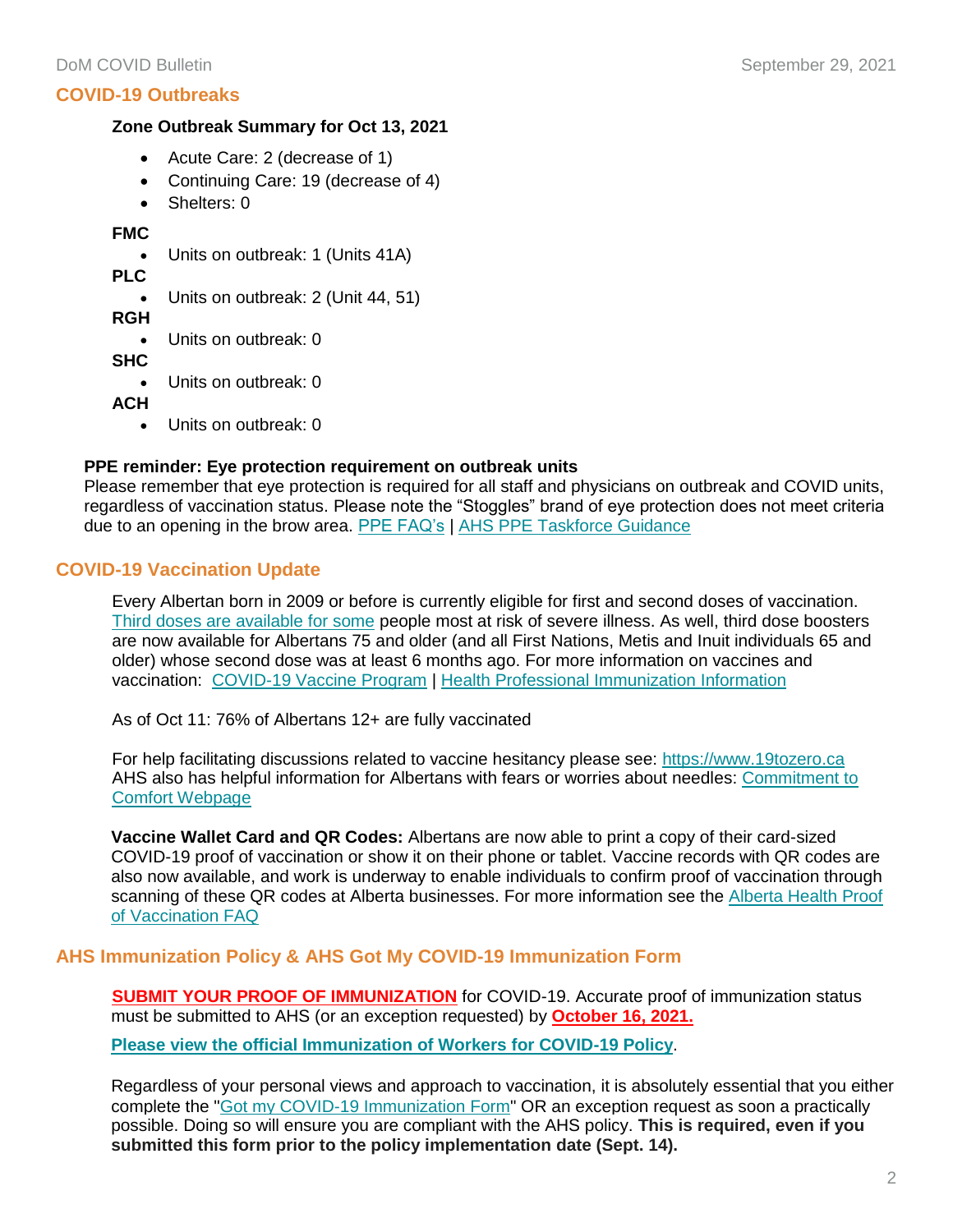If you believe you have reasons for exception to this policy, please follow the exception process to advise us by completing and submitting the non-employee [Medical and Midwifery Staff Exception](https://insite.albertahealthservices.ca/main/assets/frm/frm-21871.pdf)  [Request](https://insite.albertahealthservices.ca/main/assets/frm/frm-21871.pdf) form as soon as possible.

If you have questions about COVID-19 immunization, the following links may help you:

- [COVID-19 Vaccine Frequently Asked Questions | Alberta Health Services](https://www.albertahealthservices.ca/topics/Page17389.aspx)
- [COVID-19 Immunization FAQ for Community Physicians \(albertahealthservices.ca\)](https://www.albertahealthservices.ca/assets/info/ppih/if-ppih-covid-19-primary-care-faq.pdf)
- [COVID-19 vaccines and records | Alberta.ca](https://www.alberta.ca/covid19-vaccine.aspx)

#### **Ethics Spotlight – Special Edition**

#### **Mandatory Vaccination: An Ethics Perspective for Calgary Zone staff and Physicians**

If you have not already attended one of these sessions there is one tomorrow, Thursday, October 14.

#### **Thursday, October 14: 9am – 10am 9 a.m. – 10 a.m. (South Zone)**

[Zoom Meeting](https://albertahealthservices.zoom.us/s/91548126999?pwd=N3dhYXdycENMVmZzSm1xdU9GMUtkQT09) (call in by phone 1 587 328 1099 Meeting ID: 915 4812 6999, passcode: 042489) **Thursday, October 14, 2021: 5pm – 6 am. (open)**

[Zoom Meeting](https://albertahealthservices.zoom.us/s/94305728996?pwd=MGMwdkJkQTJtRmk3ckpOMGdwOFpHZz09) (call in by phone 1 587 328 1099 Meeting ID: 943 0572 8996, passcode: 890573)

#### **UofC COVIDSafe Campus:**

You are now invited to **upload your vaccination proof into Thrive Health**. Please visit [ucalgary.ca/covidsafe-campus](https://em.ucalgary.ca/MTYxLU9MTi05OTAAAAF_sinMTmqE2mYSPX7dxIk6gwA5ljtooF4d7bhk8yedaHhJNiUw9aK0rT8DtQ_C1INp8TQCQ5I=) and follow the appropriate link to Thrive Health to upload your vaccination status. You will be asked to upload proof of having received Health Canada approved vaccinations.

#### **Rapid testing**

If you attested that you are not fully vaccinated, then please continue to complete your regular rapid tests and uploading your results into Thrive Health.

Also, be advised that all UCalgary students, faculty and staff will have to **be fully vaccinated** or have an approved accommodation under protected grounds **to be on campus as of January 1, 2022.** In 2022, rapid testing will no longer be an acceptable method of COVIDSafe Campus compliance.

#### **AHS Critical Care Triage Protocol**

Resources can be found on the [Critical Care Triage Protocol page on Insite.](https://insite.albertahealthservices.ca/cccn/Page25874.aspx) To view the recording from the training sessions please see here: <https://buzzstream.albertahealthservices.ca/videos/Watch.aspx?v=tms-cccn-cc-gim-triage-education>

# **Return to work decision charts**

The [Return to Work Decision Chart](https://www.albertahealthservices.ca/assets/info/ppih/if-ppih-covid-19-return-to-work-decision-chart-healthcare-worker.pdf) and [Return to Work Guide](https://www.albertahealthservices.ca/assets/info/ppih/if-ppih-covid-19-return-to-work-guide-ahs-healthcare-worker.pdf) provide guidance to staff and physicians regarding when to return to work in the context of international travel, symptoms and/or COVD-19 exposures. The guide uses FAQ format and complements the content of the COVID-19 Return to Work Decision Chart.

Please also remember to continue to complete your daily [Fit for Work](https://www.albertahealthservices.ca/topics/Page17076.aspx) questionnaire.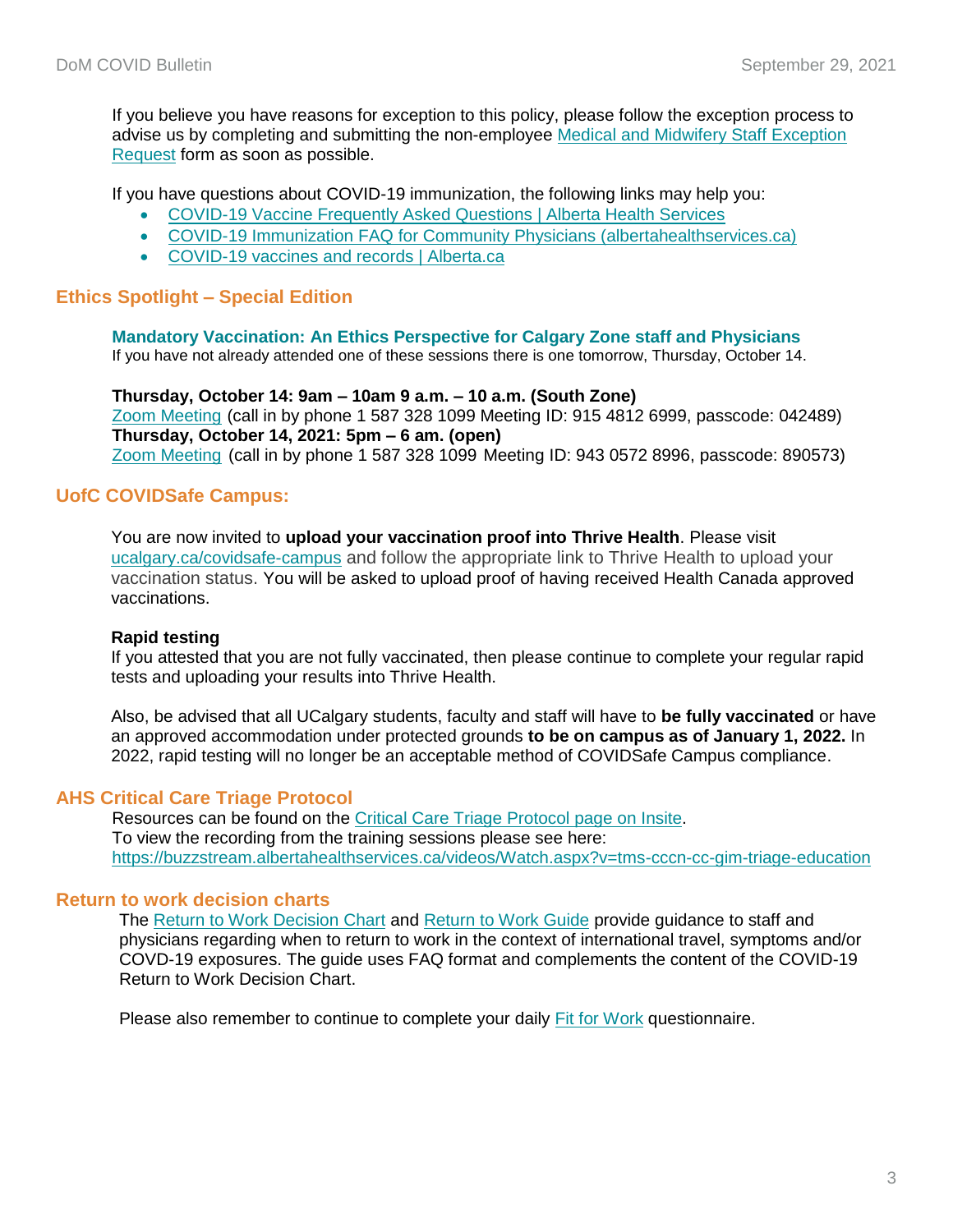# **COVID-19: New / Updated Resources and Information**

The **Department of Medicine** has recently updated our COVID-19 Resources page with links to important educational and point of care resources, as well as Physician Wellness resources: <https://www.departmentofmedicine.com/meoc-resources/>

**COVID-19 Updates & Documents can be found on AHS Insite:** [COVID-19 | Insite](https://insite.albertahealthservices.ca/tools/Page24291.aspx)  [\(albertahealthservices.ca\).](https://insite.albertahealthservices.ca/tools/Page24291.aspx)Updates and new items highlighted below.

**UPDATED:** [COVID-19 CATCO Study Order Set](https://www.departmentofmedicine.com/meoc/covid-scm-special-notice-order-set.pdf) (October 2021) **NEW:** [Dysphagia Intervention during COVID](https://insite.albertahealthservices.ca/main/assets/tls/ep/tls-ep-covid-19-dysphagia-intervention-during-covid.pdf) (October 6, 2021) **NEW:** [Indications for publicly funded PCR Testing](https://www.departmentofmedicine.com/meoc/covid-indications-publicly-funded-testing.pdf) (October 7, 2021) **UPDATED:** [Invermectin Evidence Review –](https://www.albertahealthservices.ca/assets/info/ppih/if-ppih-covid-19-sag-ivermectin-in-treatment-and-prevention-rapid-review.pdf) AHS Scientific Advisory Group (October 5, 2021) **UPDATE:** [Anti Coagulation for Admitted COVID-19 Patients](https://www.departmentofmedicine.com/meoc/covid-updated-anti-coagulation-guidance.pdf) (October 6, 2021)

# **Physician Wellness**



#### **COVID Volunteers and COVID ARP**

We are looking for volunteers to help with non-ICU COVID care across the four Calgary zone adult acute care sites. If you have not already signed up to volunteer earlier in the pandemic, please let your Section/Division Head know you are interested and also reach out to the DOM Site Lead at your primary Site:

FMC: [Caley.Shukalek@albertahealthservices.ca;](mailto:Caley.Shukalek@albertahealthservices.ca) PLC: [Mitesh.Thakrar@albertahealthservices.ca;](mailto:Mitesh.Thakrar@albertahealthservices.ca) RGH: [Kathryn.Watson@albertahealthservices.ca;](mailto:Kathryn.Watson@albertahealthservices.ca) SHC: [Jolene.Haws@albertahealthservices.ca](mailto:Jolene.Haws@albertahealthservices.ca)